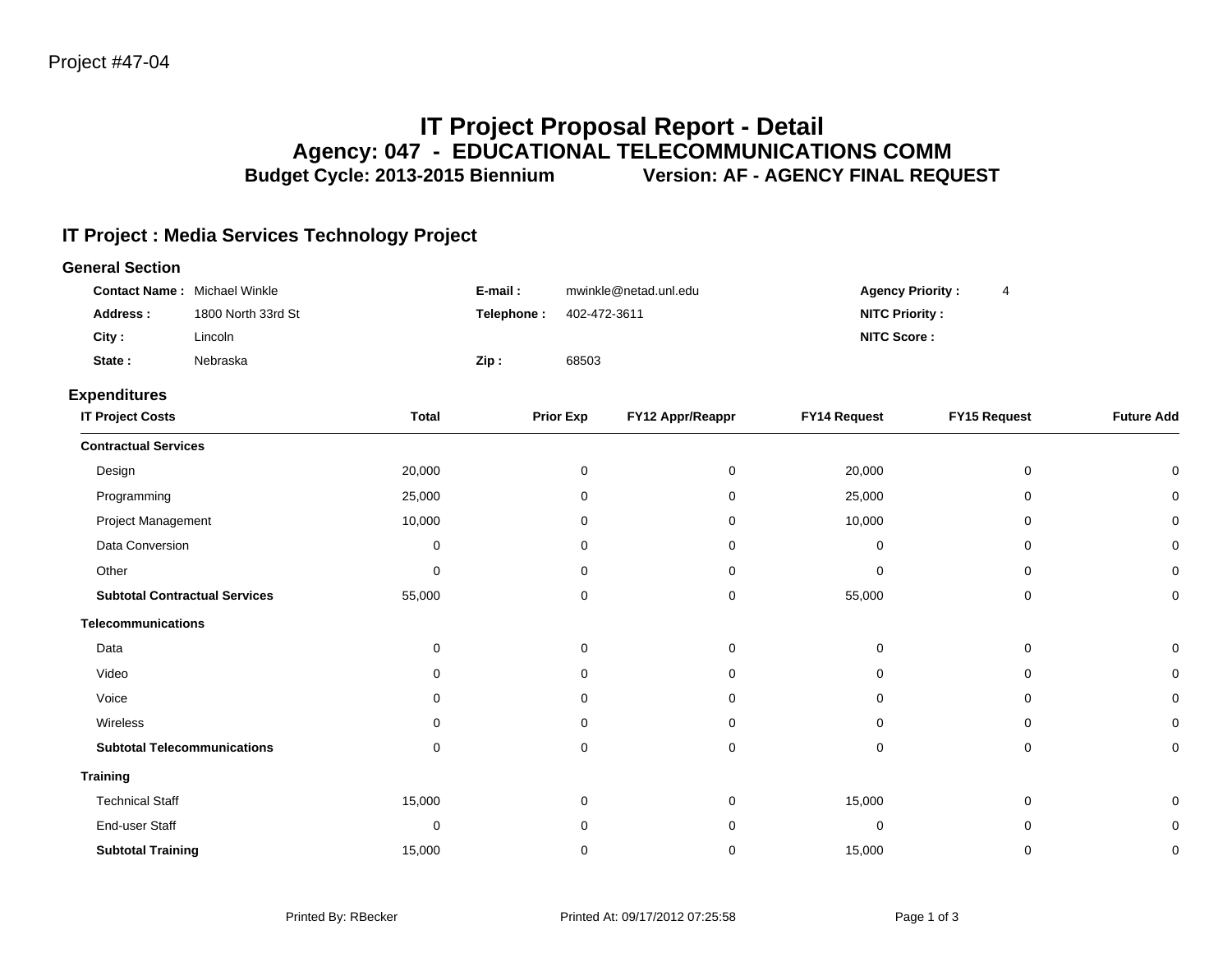# **IT Project Proposal Report - Detail Agency: 047 - EDUCATIONAL TELECOMMUNICATIONS COMM** Budget Cycle: 2013-2015 Biennium **Version: AF - AGENCY FINAL REQUEST**

| Experimental<br><b>IT Project Costs</b> | <b>Total</b> | <b>Prior Exp</b> | FY12 Appr/Reappr | FY14 Request | FY15 Request | <b>Future Add</b> |
|-----------------------------------------|--------------|------------------|------------------|--------------|--------------|-------------------|
| <b>Other Operating Costs</b>            |              |                  |                  |              |              |                   |
| Personnnel Cost                         | 0            | 0                | $\mathbf 0$      | 0            | 0            | 0                 |
| Supplies & Materials                    | 0            | $\Omega$         | $\Omega$         | 0            | $\mathbf 0$  | 0                 |
| Travel                                  | 5,000        | 0                | $\Omega$         | 5,000        | 0            | 0                 |
| Other                                   | 0            | 0                | $\Omega$         | 0            | 0            | 0                 |
| <b>Subtotal Other Operating Costs</b>   | 5,000        | 0                | 0                | 5,000        | 0            | 0                 |
| <b>Capital Expenditures</b>             |              |                  |                  |              |              |                   |
| Hardware                                | 145,000      | 0                | 0                | 70,000       | 50,000       | 25,000            |
| Software                                | 55,000       | 0                | $\Omega$         | 30,000       | 25,000       | 0                 |
| Network                                 | 0            | 0                | $\Omega$         | 0            | 0            | 0                 |
| Other                                   | $\mathbf 0$  | $\Omega$         | $\Omega$         | 0            | $\mathbf 0$  | 0                 |
| <b>Subtotal Capital Expenditures</b>    | 200,000      | 0                | 0                | 100,000      | 75,000       | 25,000            |
| <b>TOTAL PROJECT COST</b>               | 275,000      | 0                | $\mathbf 0$      | 175,000      | 75,000       | 25,000            |
| <b>Funding</b>                          |              |                  |                  |              |              |                   |
| <b>Fund Type</b>                        | <b>Total</b> | <b>Prior Exp</b> | FY12 Appr/Reappr | FY14 Request | FY15 Request | <b>Future Add</b> |
| <b>General Fund</b>                     | 275,000      | $\mathbf 0$      | $\mathbf 0$      | 175,000      | 75,000       | 25,000            |
| Cash Fund                               | 0            | 0                | 0                | $\mathbf 0$  | 0            | $\mathbf 0$       |
| Federal Fund                            | 0            | 0                | 0                | 0            | 0            | $\Omega$          |
| <b>Revolving Fund</b>                   | 0            | 0                | 0                | $\mathbf 0$  | 0            | 0                 |
| Other Fund                              | 0            | 0                | 0                | 0            | 0            | 0                 |
| <b>TOTAL FUNDING</b>                    | 275,000      | $\mathbf{0}$     | $\mathbf 0$      | 175,000      | 75,000       | 25,000            |
| <b>VARIANCE</b>                         | 0            | 0                | $\bf{0}$         | 0            | 0            | 0                 |

**Expenditures**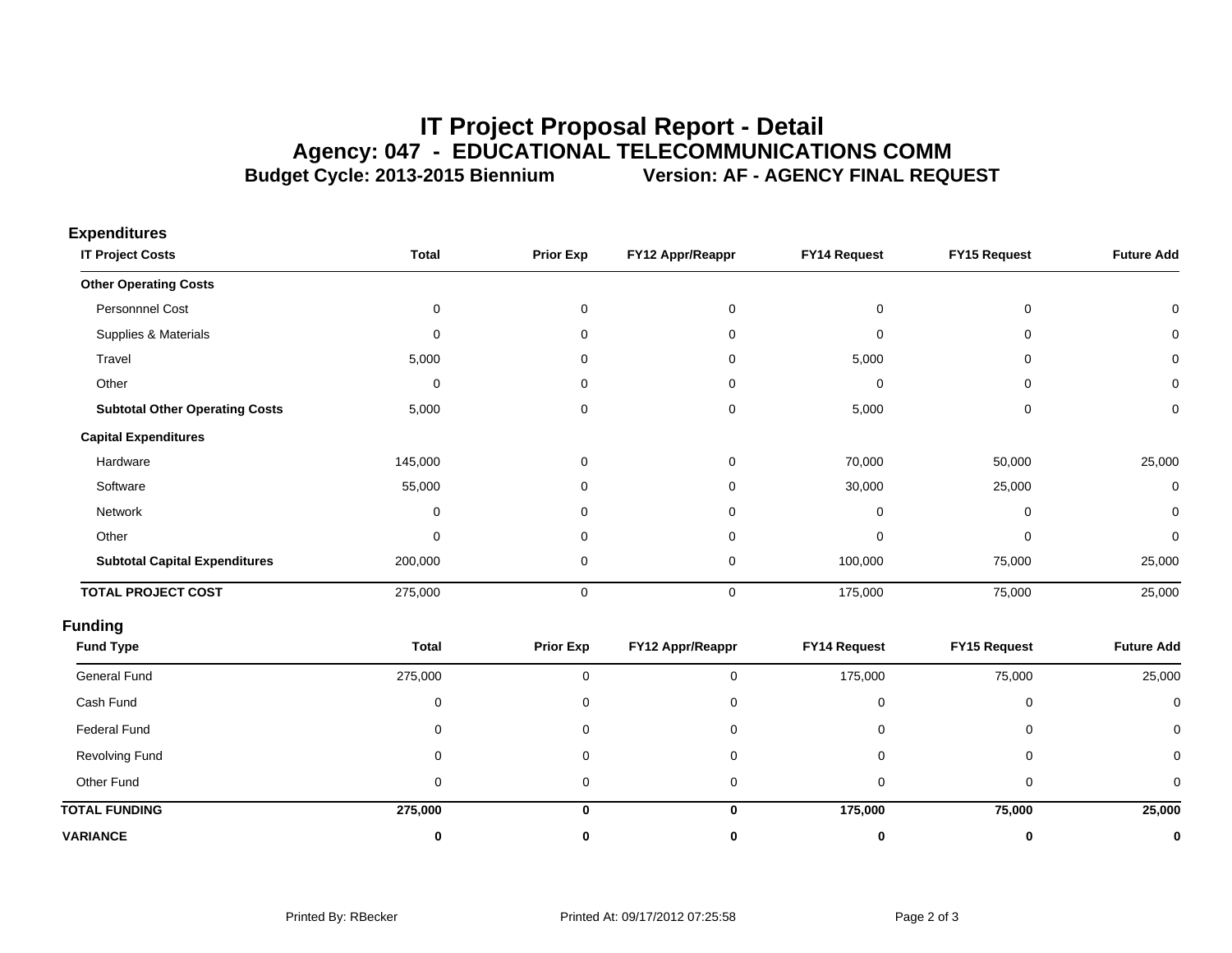# **IT Project Proposal Report - Detail Agency: 047 - EDUCATIONAL TELECOMMUNICATIONS COMM** Budget Cycle: 2013-2015 Biennium **Version: AF - AGENCY FINAL REQUEST**

# **IT Project: Media Services Technology Project EXECUTIVE SUMMARY:**

See attached NITC form.

### **Attachments:**

NITC report Media Services Request.doc

# **GOALS, OBJECTIVES, AND OUTCOMES (15 PTS):**

See attached NITC form.

#### **PROJECT JUSTIFICATION / BUSINESS CASE (25 PTS):**

See attached NITC form.

# **TECHNICAL IMPACT (20 PTS):**

See attached NITC form.

### **PRELIMINARY PLAN FOR IMPLEMENTATION (10 PTS):**

See attached NITC form.

#### **RISK ASSESSMENT (10 PTS):**

See attached NITC form.

### **FINANCIAL ANALYSIS AND BUDGET (20 PTS):**

See attached NITC form.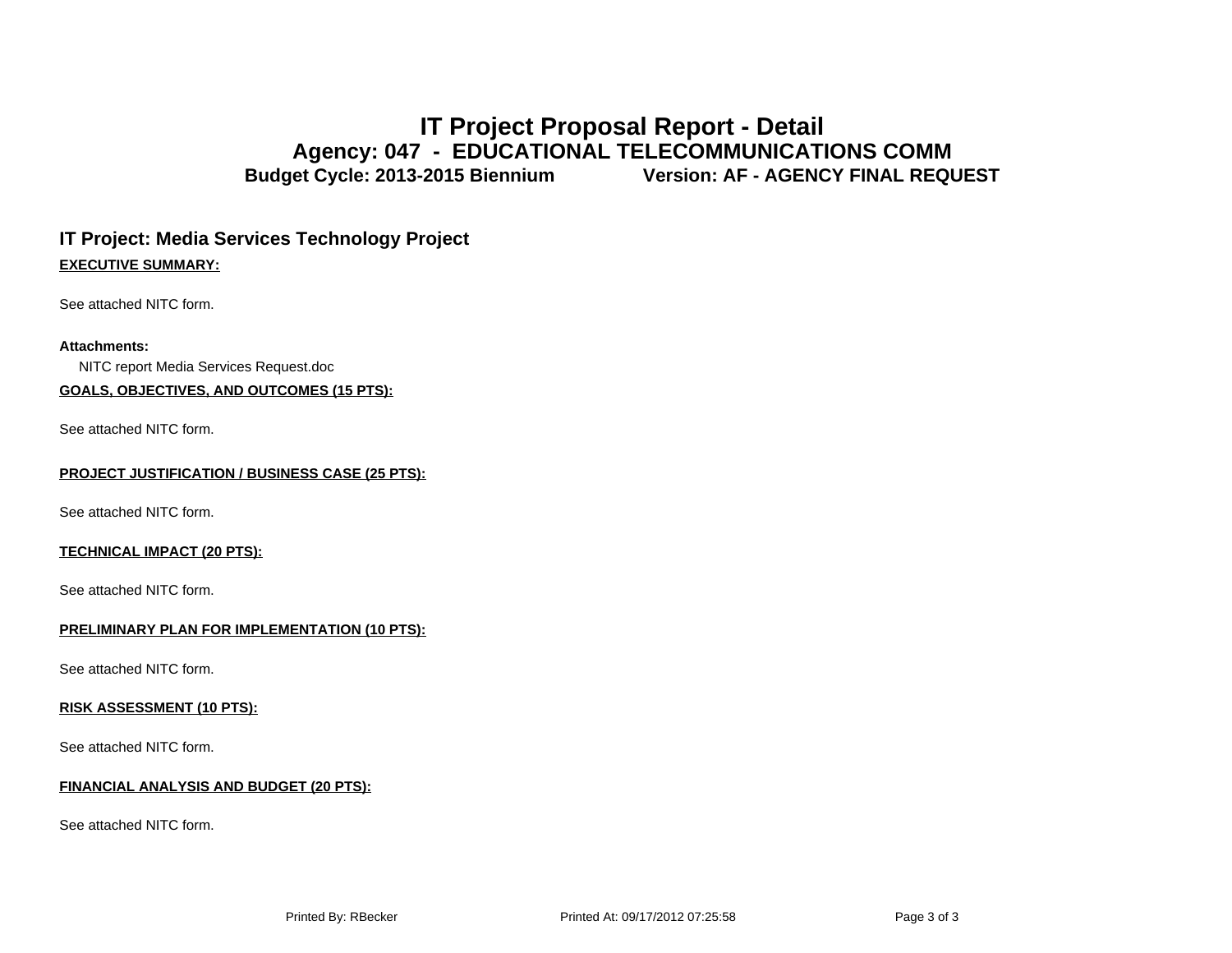# **Nebraska Information Technology Commission**

# **Project Proposal Form**

**Funding Requests for Information Technology Projects**

**FY2013-2015 Biennial Budget**

IMPORTANT NOTE: Project proposals should only be submitted by entering the information into the Nebraska Budget Request and Reporting System (NBRRS). The information requested in this Microsoft Word version of the form should be entered in the NBRRS in the "IT Project Proposal" section. The tabs in the "IT Project Proposal" section coincide with sections contained in this Microsoft Word version of the form. Information may be cut-and-pasted from this form or directly entered into the NBRRS. ALSO NOTE that for each IT Project Proposal created in the NBRRS, the submitting agency must prepare an "IT Issue" in the NBRRS to request funding for the project.

**Project Title** | Media Services Technology and Integration Project

**Agency/Entity NET (Nebraska Educational Telecommunications)**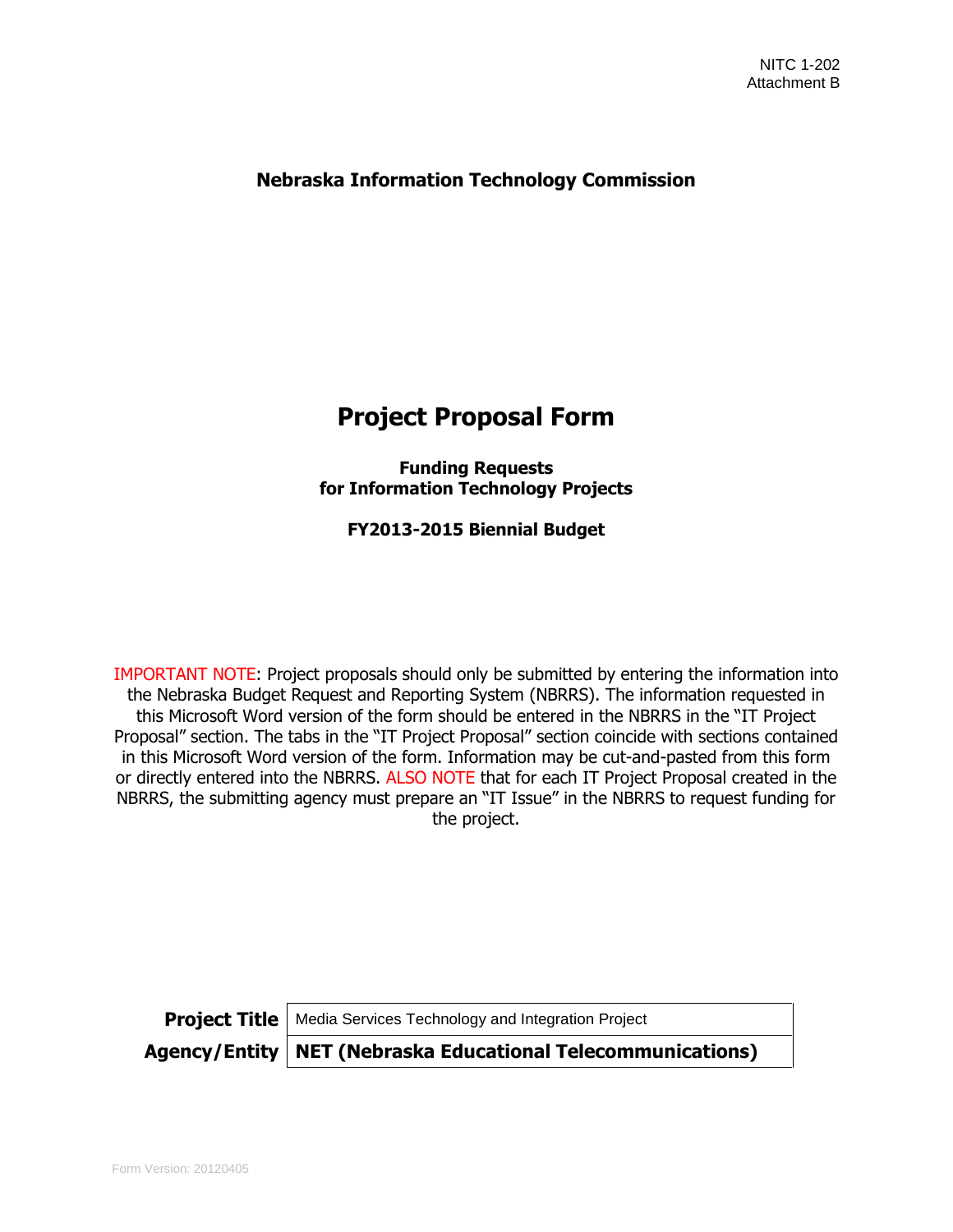#### **Notes about this form:**

- 1. **USE.** The Nebraska Information Technology Commission ("NITC") is required by statute to "make recommendations on technology investments to the Governor and the Legislature, including a prioritized list of projects, reviewed by the technical panel..." Neb. Rev. Stat. §86-516(8). "Governmental entities, state agencies, and noneducation political subdivisions shall submit all projects which use any combination of general funds, federal funds, or cash funds for information technology purposes to the process established by sections 86-512 to 86-524. The commission may adopt policies that establish the format and minimum requirements for project submissions." Neb. Rev. Stat. §86-516(5). In order to perform this review, the NITC and DAS Budget Division require agencies/entities to complete this form when requesting funding for technology projects.
- 2. **WHICH TECHNOLOGY BUDGET REQUESTS REQUIRE A PROJECT PROPOSAL FORM?** See the document entitled [NITC 1-202](http://nitc.ne.gov/standards/1-202.html) "Project Review Process" available at [http://nitc.ne.gov/standards/.](http://nitc.ne.gov/standards/) Attachment A to that document establishes the minimum requirements for project submission.
- 3. **COMPLETING THE FORM IN THE NEBRASKA BUDGET REQUEST AND REPORTING SYSTEM (NBRRS).** Project proposals should only be submitted by entering the information into the NBRRS. The information requested in this Microsoft Word version of the form should be entered in the NBRRS in the "IT Project Proposal" section. The tabs in the "IT Project Proposal" section coincide with sections contained in this Microsoft Word version of the form. Information may be cut-and-pasted from this form or directly entered into the NBRRS. ALSO NOTE that for each "IT Project Proposal" created in the NBRRS, the submitting agency must prepare an "IT Issue" in the NBRRS to request funding for the project.
- 4. **QUESTIONS.** Contact the Office of the CIO/NITC at (402) 471-7984 or ocio.nitc@nebraska.gov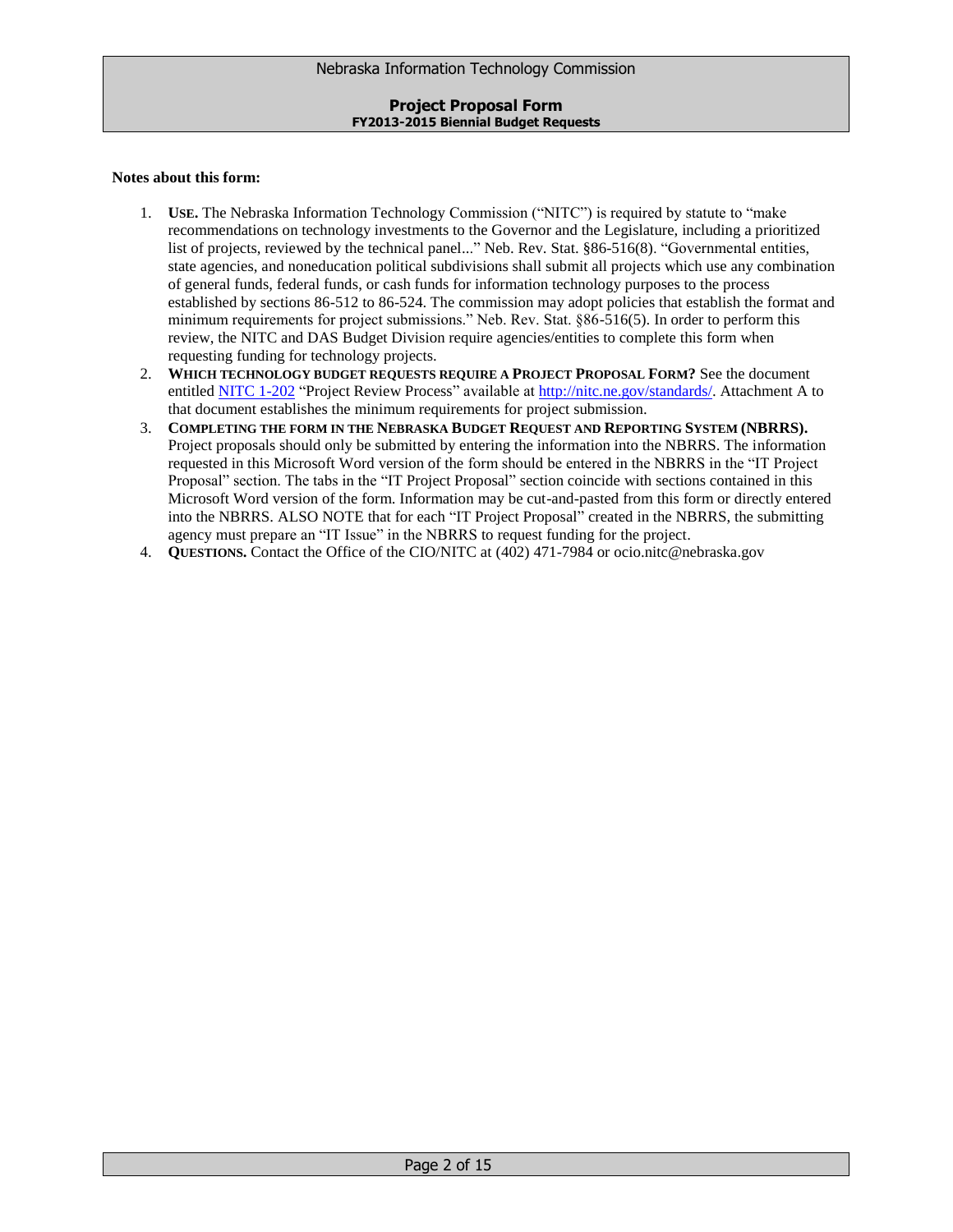Nebraska Information Technology Commission

#### **Project Proposal Form FY2013-2015 Biennial Budget Requests**

# **Section 1: General Information**

| <b>Project Title</b>                  | Media Services Technology and Integration<br>Project |
|---------------------------------------|------------------------------------------------------|
| Agency (or entity)                    | NET (Nebraska Educational Telecommunications)        |
| Contact Information for this Project: |                                                      |
| Name                                  | Kate Tempelmeyer                                     |
| Address                               | 1800 N 33rd                                          |
| City, State, Zip                      | Lincoln, NE                                          |
| Telephone                             | 402-472-9333                                         |
| E-mail Address                        | ktempelmeyer@netnebraska.org                         |
|                                       |                                                      |

# **Section 2: Executive Summary**

Provide a one or two paragraph summary of the proposed project. This summary will be used in other externally distributed documents and should therefore clearly and succinctly describe the project and the information technology required.

Nebraskans are expanding their use of online video to access information important to them as citizens and individuals. The rising demand for streaming content also puts pressure on the systems, networks and personnel who manage and provision these services that the public is using. To effectively manage these resources efficiently and expand services, changes are necessary to grow and extend these services. Integration of scheduling systems to a single interface will reduce entering data in multiple databases and potential mistakes that could result from this practice. The provisioning of additional LTO (Linear Tape Open) storage will decrease the cost of maintaining important video archival collections and content. The integration of existing asset management systems to seamlessly address routine video production and distribution tasks by centralizing and repurposing the metadata for capturing, logging, editing, transcoding, archiving and provisioning content rights will optimize the state's investment to manage these resources.

NET has made strides to distribute video content on the web with the launch of a new web site, NetNebraska.org. In addition, the State of Nebraska's Video Conferencing Network will soon be providing live streaming for video conferences and media management services. In order to viably increase and provision the amount of content that will be streamed on the web, to smart phones and personal media devices , NET needs to expand the capacity of their existing platforms and reduce the complexity of managing these systems to leverage this technology more effectively. The results will enable NET to distribute information and content important to Nebraska's civically and culturally-engaged individuals and organizations.

# **Section 3: Goals, Objectives, and Projected Outcomes (15 Points)**

- 1. Describe the project, including:
	- Specific goals and objectives;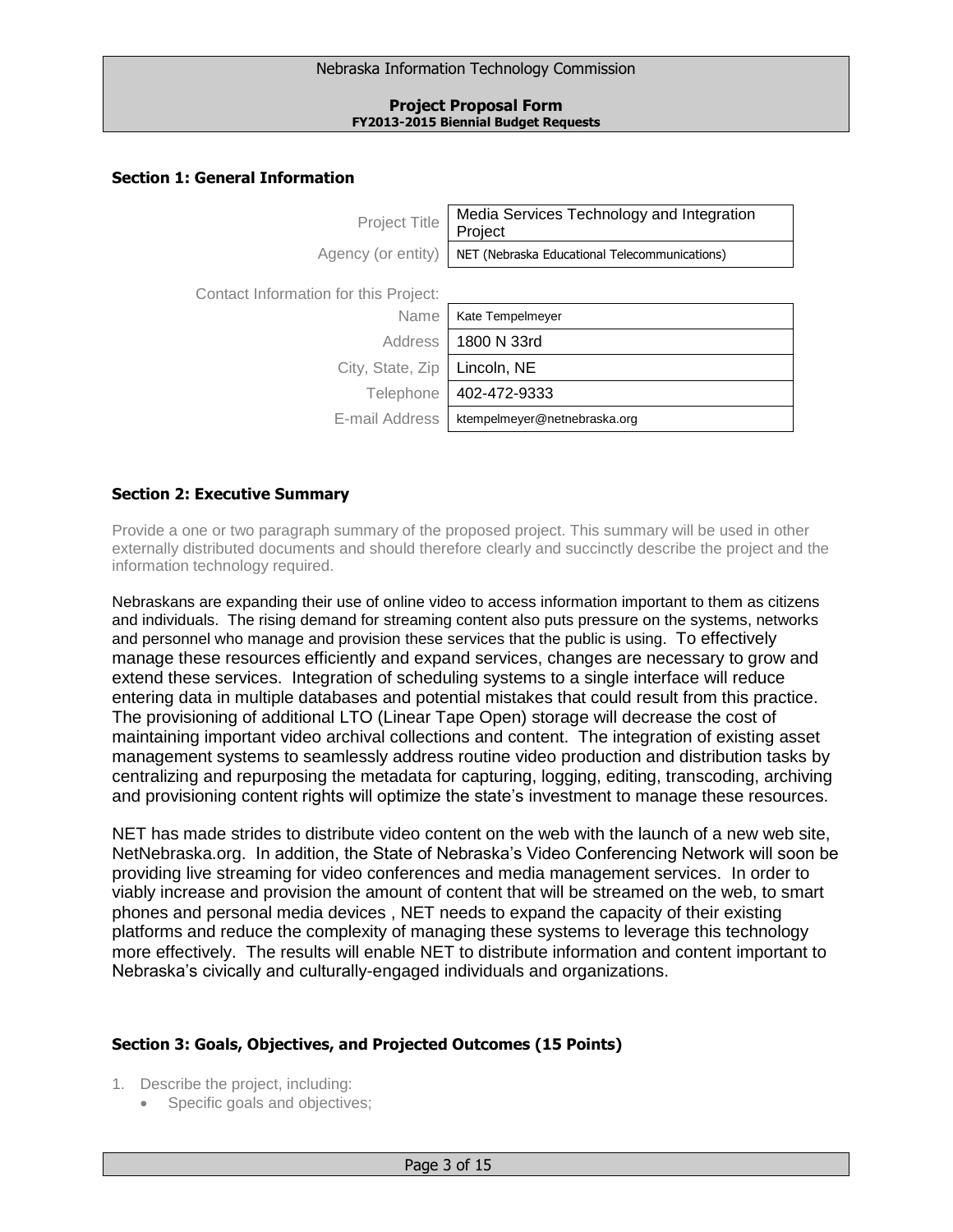The Streaming/Media Management project will enable NET to expand their repository for video content to provide additional archive space for public entities within the state of Nebraska. In addition by streamlining the scheduling and media management processes, NET can scale and expand these platforms to process and distribute available live and video on demand (VOD) content to the public and other state institutions. The goals of the project are:

- Increase the total amount of streaming video and audio content available to the public and other State of Nebraska entities
- Increase the use of the Nebraska Video Conferencing Network (NVCN's) existing video conferencing technology by effectively managing resources to provision video streaming and media management services
- Eliminate redundant data entry across systems to better utilize available personnel resources for scheduling and media management
- Improve workflows and respond to technology changes more effectively
- Be compatible with our current CDN (Content Delivery Network) providers
- Provide affordable archive storage for content
- Expected beneficiaries of the project; and
- Expected outcomes.

The Streaming/Media Management project's intended beneficiaries are Nebraska citizens, State of Nebraska agencies and educational institutions who need access to content produced and shared over the internet. By streamlining existing systems that would enable public entities to viably stream, share and store content, this would promote increased cooperation and better understanding across institutions and for the public while giving access to content that otherwise might not be available.

After a successful implementation the expected outcomes of this project are:

- Increased availability of content in both quantity and audience distribution
- Increased use of the NVCN network to more widely distribute and access content created during video conferences
- Unprecedented access to content by the general public, educational institutions and State of Nebraska agencies
- 2. Describe the measurement and assessment methods that will verify that the project outcomes have been achieved.

The success of the project will be determined by a variety of metrics, including hours of content available, number of NVCN users, number of visitors accessing content made publicly available on web sites, direct feedback from State agencies and departments using the system.

In the first year NET and the State of Nebraska will generate usage reports for live and VOD streaming services. The 1<sup>st</sup> year goal being to have 75 hours of video content streamed on the NVCN network, with 150 hours being the intended target. Additionally NET would promote the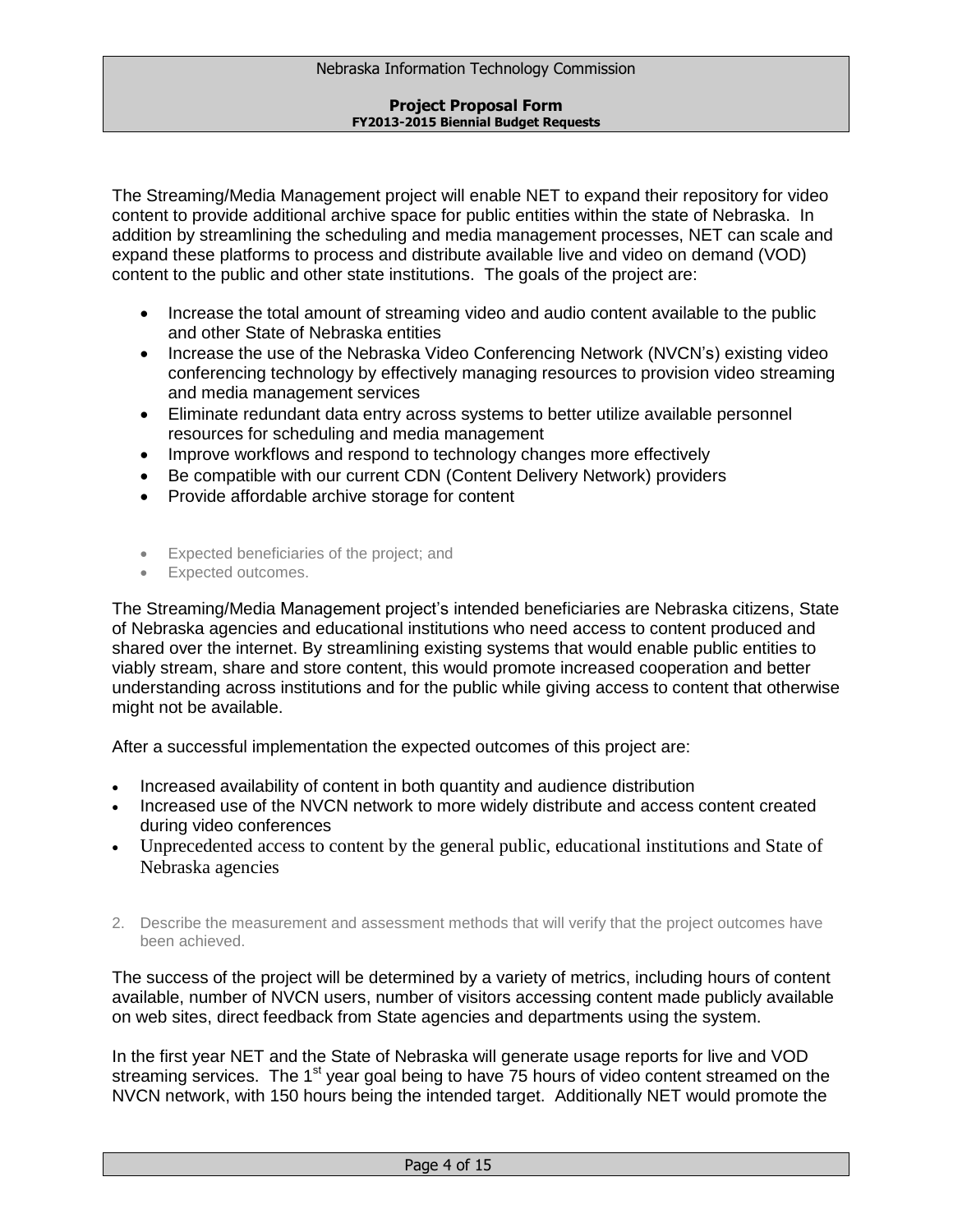services to other entities and encourage them to use NET's and NVCN's systems for streaming and archiving content. Expected growth rate in subsequent years would be heavily dependent upon the number of users and the number of hours of content that is hosted on these systems.

User traffic to NET's website and user traffic accessing the archived and live NVCN streaming files will also be a key metric in measuring the success of the project. A standard of 5000 unique visitors per month accessing Live/VOD files on NET's website and 25 NVCN/Jabber sites a month utilizing streaming would indicate a successful adoption of the service. This information would be determined by analyzing streaming logs, Google Analytics and reports from Limelight.

In addition to the statistics NET would solicit feedback on improving the service and determining its value by identifying key individuals using the system for feedback.

3. Describe the project's relationship to your agency comprehensive information technology plan.

A significant item in NET's strategic plan is to increase impact and reach through programs and services, and the Media Management Project is a key initiative designed to fulfill that strategy. This project is listed in NET's agency technology plan for FY 12-13 and under the Nebraska Educational Telecommunications Commission FY 2014 & 2015 Biennial Budget Narrative request item CC-4.

# **Section 4: Project Justification / Business Case (25 Points)**

4. Provide the project justification in terms of tangible benefits (i.e. economic return on investment) and/or intangible benefits (e.g. additional services for customers).

The proposed Media Management system integration and storage expansion for video streaming and publishing will allow state agencies and "mission-similar" partners to share and manage their content by leveraging technology used in line with the NVCN network. The benefit being that live and VOD content could be captured from their video conferencing system and transfer services to allow for widespread distribution across multicast and broadband services. This distribution has the potential to raise the profiles of the organizations and extend the reach of their efforts and programs, making them more cost-effective to the presenters and broadening their service to the citizens of Nebraska.

The Media Management system coupled with the digital media publishing solution will allow partners throughout the state to provide content to people in a wide range of "channels" without knowledge of sophisticated code to deliver this service.

The specific goals and objectives are to:

1) Increase the amount of content which can be delivered to the people of Nebraska. Thousands of hours of content have been created by public agencies and organizations across the state. Most of this content has limited channels of distribution, such as live broadcast or internet streaming, face to face settings or underutilized tape libraries. By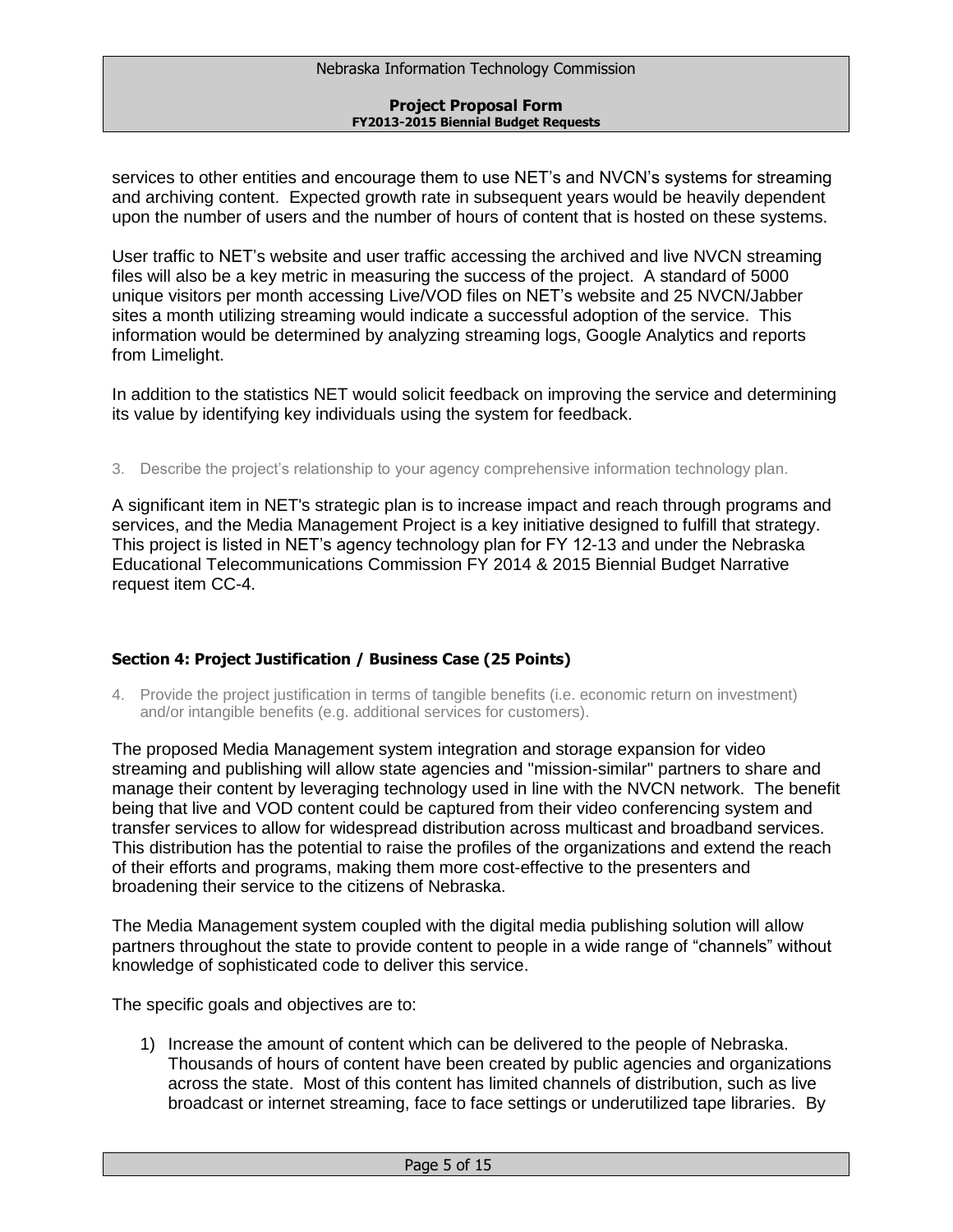integrating systems to better manage these resources and budgeting for archives NET can scale this service to deliver the content while insuring the storage costs are sustainable.

- 2) Increase the use of the Nebraska Video Conferencing Network (NVCN's) existing video conferencing technology by effectively managing the resources to provision video streaming and media management services. State agencies and partners who are managing video to meet their missions of training, educating or creating public archives can leverage an existing resource. By promoting the use of this system and helping state agencies understand how the technology could be adopted within their own workflows, usage of the system will increase.
- 3) A limitation of the existing systems is the need to enter similar data in multiple scheduling platforms used with the NVCN system. By eliminating redundant data entry across systems, personnel resources can be better utilized and able to scale services for scheduling and media management. This will help keep personnel costs down while still meeting the needs of the clients using the service.
- 4) Improve workflows and respond to technology changes more effectively. In order to provision services and respond to customer support needs, NET will need to be able to seamlessly transcode and move content to the appropriate storage location for the client's needs. This will be a combination of enterprise storage, cloud storage and LTO (Linear Tape Open) archives. By using a tiered approach and leveraging the technology to address workflows, the transcoding and movement of file processes will be easier and more affordable to maintain in the long term. As the video formats change, the technology facilitating the workflows can be used to transform the files.
- 5) Provide affordable archive storage for content by utilizing a combination of cloud and LTO storage. Maintaining video files on local high performance disk drives makes sense if the file size is extremely large, encoded at a higher bite rate and is being accessed often. Once the file is not being accessed and ready to be archived, it can be stored on lower cost medium like LTO storage. Most video consumed over the internet can also be stored on a CDN (Content Delivery Network). Both of these options help reduce the cost of sustaining an archive.
- 6) The overarching goal of this project is to foster the cultural and civic engagement of the citizens of Nebraska by agencies utilizing this technology
	- 5. Describe other solutions that were evaluated, including their strengths and weaknesses, and why they were rejected. Explain the implications of doing nothing and why this option is not acceptable.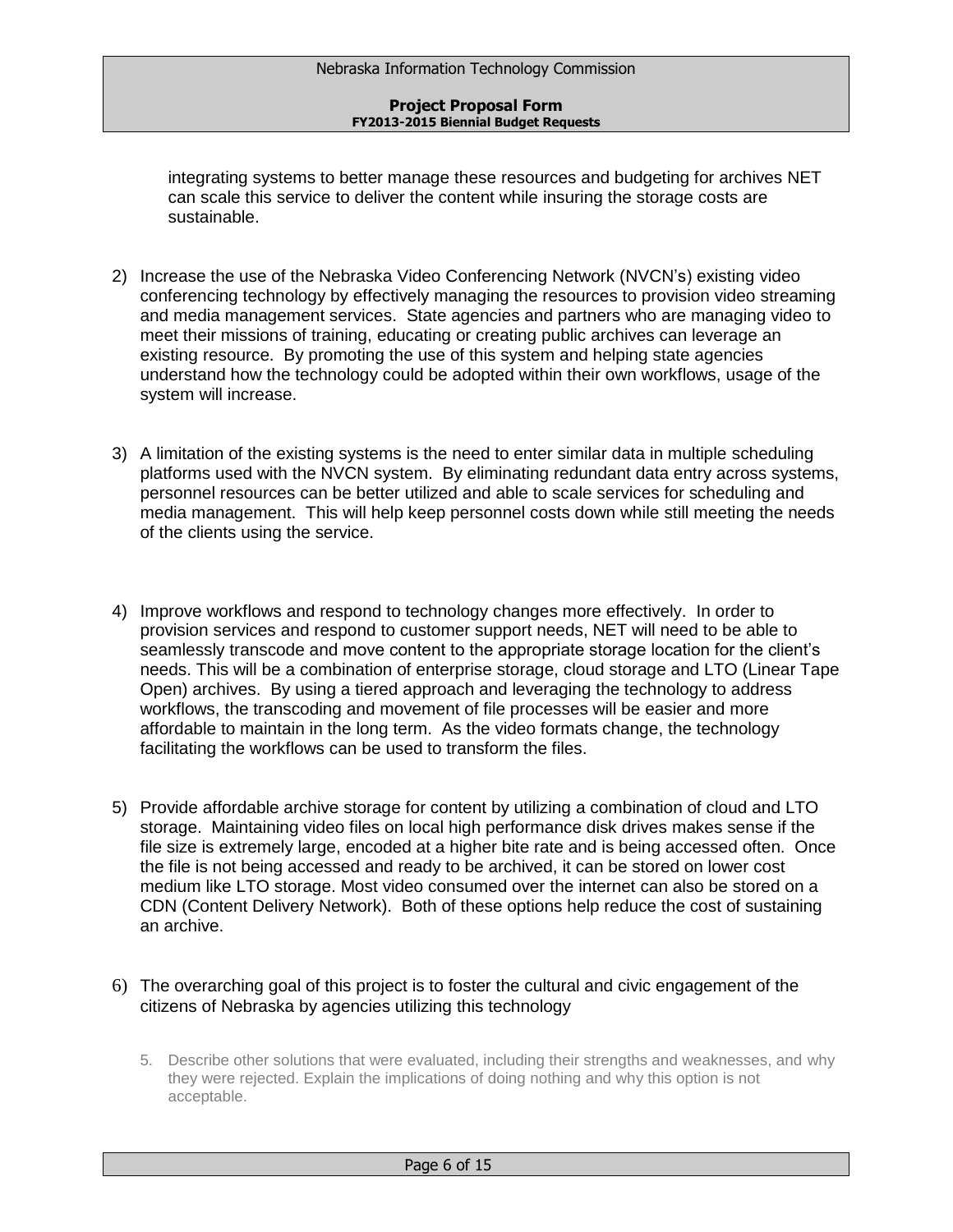NET and the State of Nebraska CIO contracted with SKC, an integrator that has an in-depth knowledge of the NVCN network and NET's streaming infrastructure. This company will be bringing forward options for consideration and make recommendations to consolidate scheduling platforms, integrate streaming across multiple systems and address media management services. The following options were considered to address NET's Media Management Technology Project before consulting with SKC:

# **1) Identify APIs for existing scheduling platforms for production facilities, video conferencing, live streaming, media management and attempt to integrate these systems using in-house developers**

# Strengths:

- a) Workflows could be customized that support NET's current environment
- b) Existing code could be extended since it was built on an open standard
- c) NET would own and manage the code
- d) Existing APIs for the current platform could be leveraged

# Weaknesses:

- a) High turn-over in the developer community could have a significant impact
- b) Time to develop, maintain and document code could be considerable
- c) Training staff in-house as programmers to code the project would significantly delay the project.
- d) Staffing costs would be higher than purchasing a vendor provided solution
- e) NET does not have internal talent on staff to develop the code
- f) NET would need to devote at least two FTEs to develop the code for this tool.
- e) Ongoing staffing costs would be higher than purchasing a vendor provided solution

# **2) Continue to use existing technology across multiple platforms utilizing more personnel resources to sustain the operations**

Strengths:

- a) Personnel have developed multiple checkpoints across existing platforms to insure schedules and streams will be reliable
- b) Platforms currently exist and are functioning
- c) Streaming solutions are currently functioning

Weaknesses: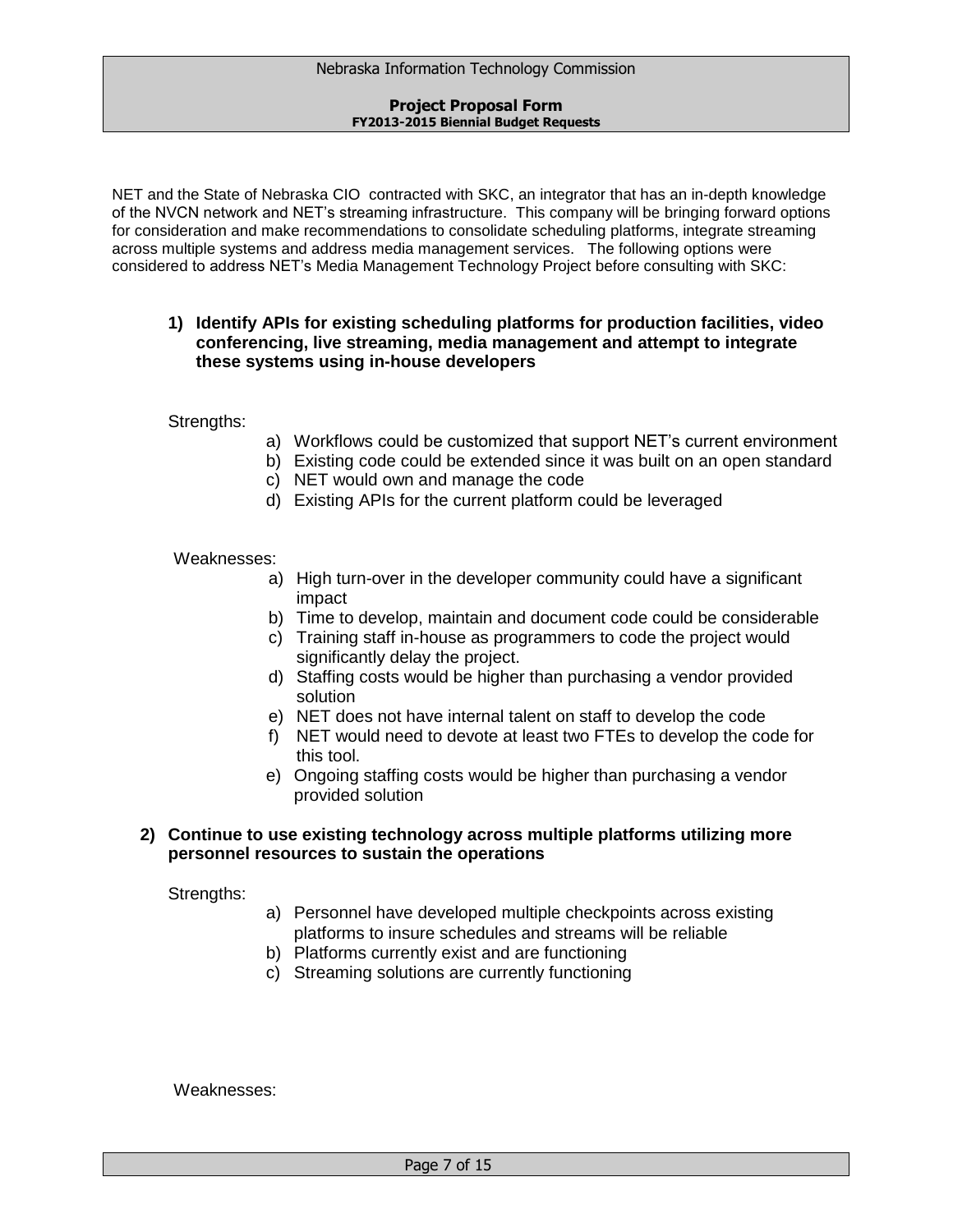- a) As the volume of users is increasing the workload is not sustainable by the current FTEs.
- b) As data is entered across multiple platforms the chance of errors occurring in the data increases
- c) Files that need to be moved to cloud storage and archives require personnel resources to address
- d) Provisioning live streams requires personnel to do multiple cross checks to insure the stream publish points are correct
- e) Skillsets necessary to create the publish points and codecs are limited
- f) Live streams could potentially fail if manual intervention is required

Implications of doing nothing:

If NET continues to manually schedule across multiple platforms, provision media management for live and VOD (Video on Demand) streams to publish this content to the web and provide archiving/media management services without adequate storage these processes will inhibit NET's ability to scale existing services to meet the increasing demands by other State agencies and entities for this service.

# 6. If the project is the result of a state or federal mandate, please specify the mandate being addressed.

While not a mandate, this project supports expansion for archiving of the Legislature's content. It also supports NVCN's ability to stream and archive content without adding additional stress to the state's network. This gives State agencies the ability to make the content publicly accessible as well.

# **Section 5: Technical Impact (20 Points)**

6. Describe how the project enhances, changes or replaces present technology systems, or implements a new technology system. Describe the technical elements of the project, including hardware, software, and communications requirements. Describe the strengths and weaknesses of the proposed solution.

The Media Services Technology project enhances NET's current distribution system by enabling additional content streaming services to be scaled to allow NET and other contributors at State agencies to share this content and foster its use by the citizens of the Nebraska. This will be accomplished by integrating existing systems with new technologies to schedule and manage resources effectively. NET and the State of Nebraska (NVCN) will also leverage their existing networks, video conferencing systems, streaming platforms, storage infrastructure, and Content Delivery Network (CDN) providers, which are highly scalable.

# Unified Streaming Scheduling/File Management Systems

A unified streaming scheduling platform and file management system is used to initiate a live stream, capture the file, encode it to different formats for later playback as a VOD file and move it to the proper storage location to be retrieved. It is also used to provide essential metadata for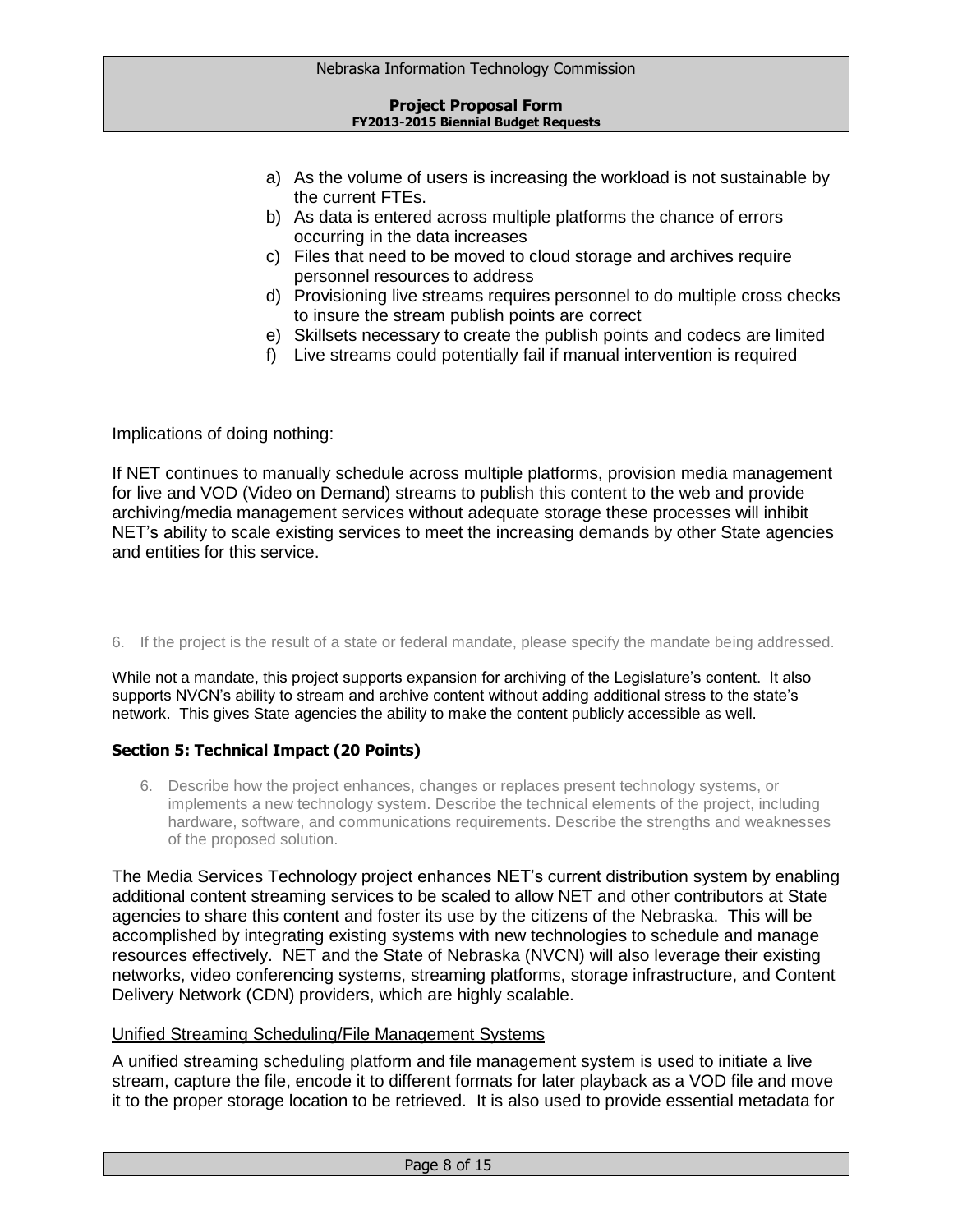the file allowing end users to find it. The current scheduling platforms could be better utilized if unified either thru custom integration using the APIs for each scheduling platform or by installing  $a$  3<sup>rd</sup> party scheduling system that can be used to manage all the schedules and metadata thru calls back to the databases currently in place. This would potentially include the Digital Rapids Broadcast Manager, ScheduALL, Cisco Tandberg TMS, Myers Protrack and NET's Ingest form.

Most systems use a database to schedule streams, store content, metadata, and/or artifacts that might be needed by the system.

Integrating these platforms would meet the following requirements:

- Provide an easy and intuitive single scheduling contribution platform
- Eliminate the need for redundant data entry
- Provision streams and better manage resources from a single platform
- Be compatible with our Digital Media Publishing System and Content Delivery Network providers

Integrated scheduling solution platform software requirements:

- Built with open standards
- Have a backup agent installed for disaster recovery
- Use a Vmware ESX license, which will provide a high level of redundancy and scalability
- Utilize open ODBC
- Have the ability to integrate and distribute content utilizing industry leading Content Delivery Network providers such as Amazon and Limelight

Integrated scheduling solution platform hardware requirements:

- Example of server capable of running Vmware ESX (Dell Poweredge R710)
- NET will expand our current Xiotech ICE storage infrastructure to meet the needs of this project

# Content Delivery Network

A content delivery network or content distribution network (*CDN*) is a system of computers networked together across the Internet that cooperate transparently to deliver content most often for the purpose of improving performance, scalability, and cost efficiency, to end users.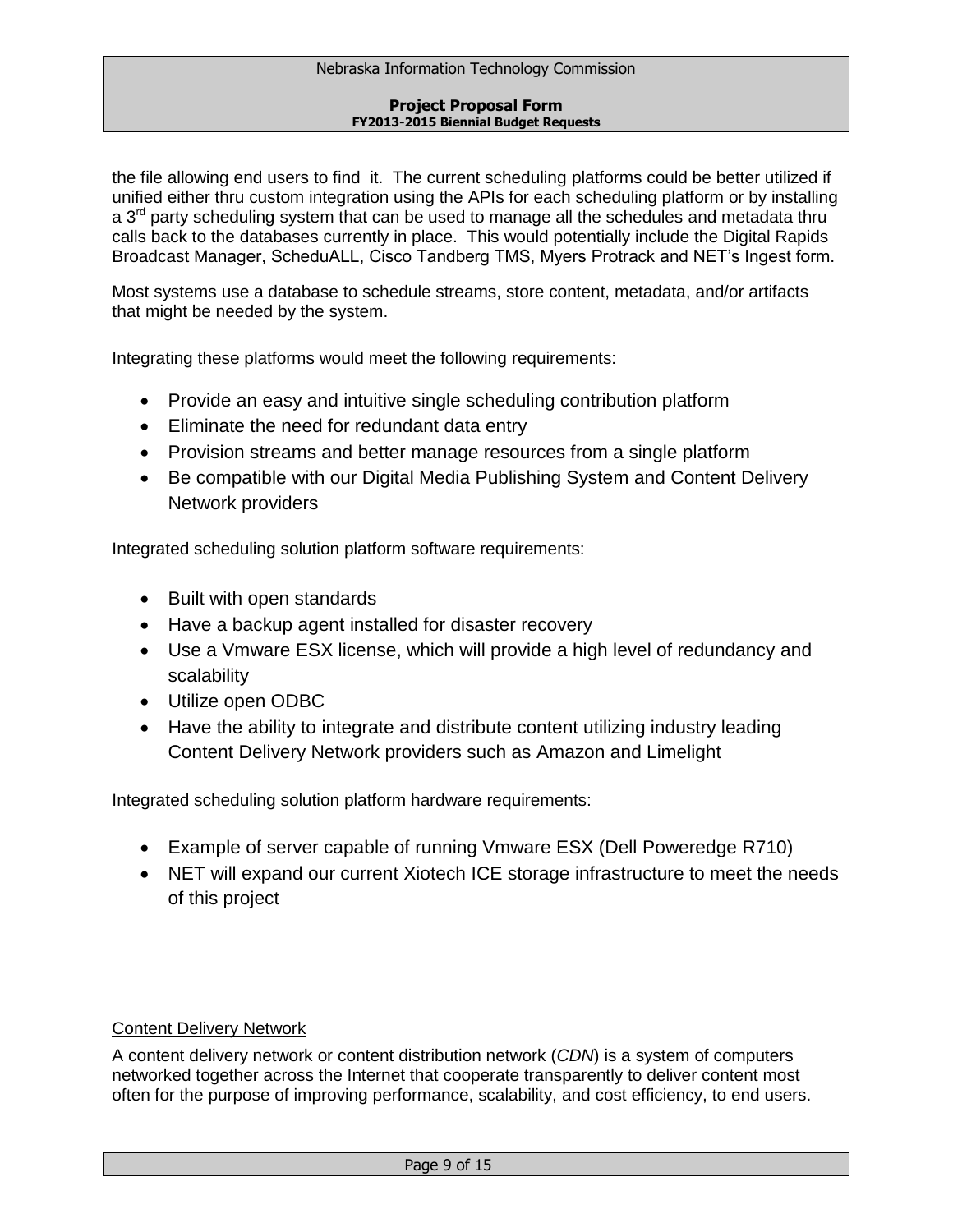NET will also be using our existing Content Delivery Network providers Amazon and Limelight. These are both subscription based services.

- 8. Address the following issues with respect to the proposed technology:
	- Describe the reliability, security and scalability (future needs for growth or adaptation) of the technology.

# Reliability:

- All hardware and software provider's offer 24/7 support. Storage is high performance distributed storage with built in redundancy.
- Content Delivery Networks vendors offer a SLA with 99.9% availability
- NET will perform a full backup of scheduling systems weekly, incremental updates nightly and retain for a year, which will allow us to recover the system if needed.

# Security:

NET will secure content and systems hosted by NET using industry standard practices(Firewalls, Antivirus, Intrusion Detection, and appropriate routing configurations) NET has met both State and PCI security requirements.

# Scalability:

The Unified Streaming Scheduling/File Management System will be built utilizing VMware ESX which is a highly scalable virtual server environment where processors, memory and storagecan be dynamically allocated if needed. The CDN services for streaming are all provisioned on as subscription services so as the needs of the streaming clients increase we can purchase additional services on demand.

Storage is an ever increasing need when distributing content especially video. Also, as new larger drives are available for LTO or disk targets can be set up, NET can integrate these solutions into the existing archive infrastructure thus exceeding current limitations.

 Address conformity with applicable NITC technical standards and guidelines (available at http://nitc.ne.gov/standards/) and generally accepted industry standards.

# Conformity:

All systems meet with the NITC technical standards and guidelines. Proposed solutions were designed and supported used accepted industry standards.

Address the compatibility with existing institutional and/or statewide infrastructure.

# Compatibility:

All scheduling systems will be using open standards and have APIs that can be used to integrate platforms across NET's network and NVCN.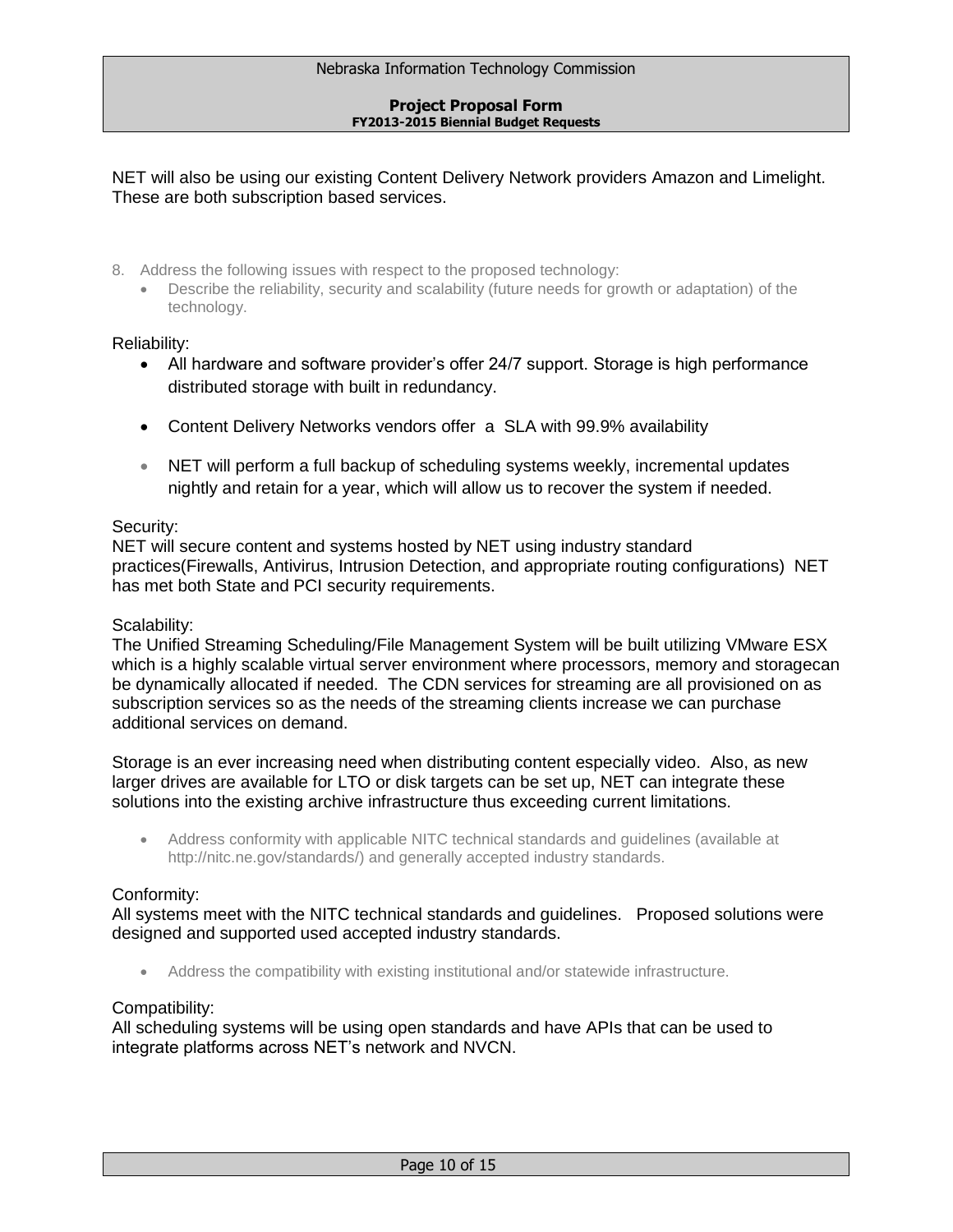# **Section 6: Preliminary Plan for Implementation (10 Points)**

9. Describe the preliminary plans for implementing the project. Identify project sponsor(s) and examine stakeholder acceptance. Describe the project team, including their roles, responsibilities, and experience.

Media Management/Streaming Technology project incorporates four main areas that work in concert to update, upgrade and improve our capacity to deliver our critical digital services. This includes both our internal NET streaming and content management needs along with our partner's needs. The target date for having all necessary hardware, software, custom development and integration completed by July 2014.

Input to this plan has originated from all departments of NET involved with storage, networking and content/media management as represented by the following individuals.

Overall project manager for the Media Management/Streaming Technology project is Kate Tempelmeyer, Director of NET's Media Services Department. Kate Tempelmeyer, served the organization as Information Services Director for eleven years and has extensive experience with hardware and storage installations, network integration, security and managing major software development projects. Ms Tempelmeyer has strong technical and business qualifications with track record of more than 12 years of hands-on experience in strategic technology planning, budgetary development, project management, and system engineering strategies. She currently manages the scheduling of NVCN systems, streaming platforms, Content Delivery Networks, Traffic Operations and Content Management.

Dave Stewart, Chief Engineer, will be the project manager for the LTO storage expansion project. Mr. Stewart currently manages the Isilon Storage, Storagetek LTO library, transcoding/ encoding platforms and file based workflows for NET. He has extensive technical and specialized integration experience and has managed the day-to-day operation of NET's technical broadcast services.

Randy Heinzman, Helpdesk Supervisor, will be the assistant to the project manager and be directly responsible for working with the scheduling platform integration aspect of the project. Mr. Heinzman currently manages the NVCN scheduling systems and the personnel supporting this service. He also manages the streaming publishing scheduling platforms for NET. He has extensive database experience and will be integral to the implementation process.

Kevin Melang-Thoren, Media Services Engineer/Supervisor, will be the technical support engineer who will coordinate the software and hardware installations for the scheduling integration platforms. He will also insure the systems have disaster recovery backups setup and running in coordination with the IS Manager. Mr. Melang-Thoren has solid experience with servers, data backup and networking.

Mark Weakly, Chief Engineer, will be assisting with the scheduling integration to the NVCN video conferencing systems. Mr. Weakly has many years of experience with technical design, video conferencing system support and integration skills.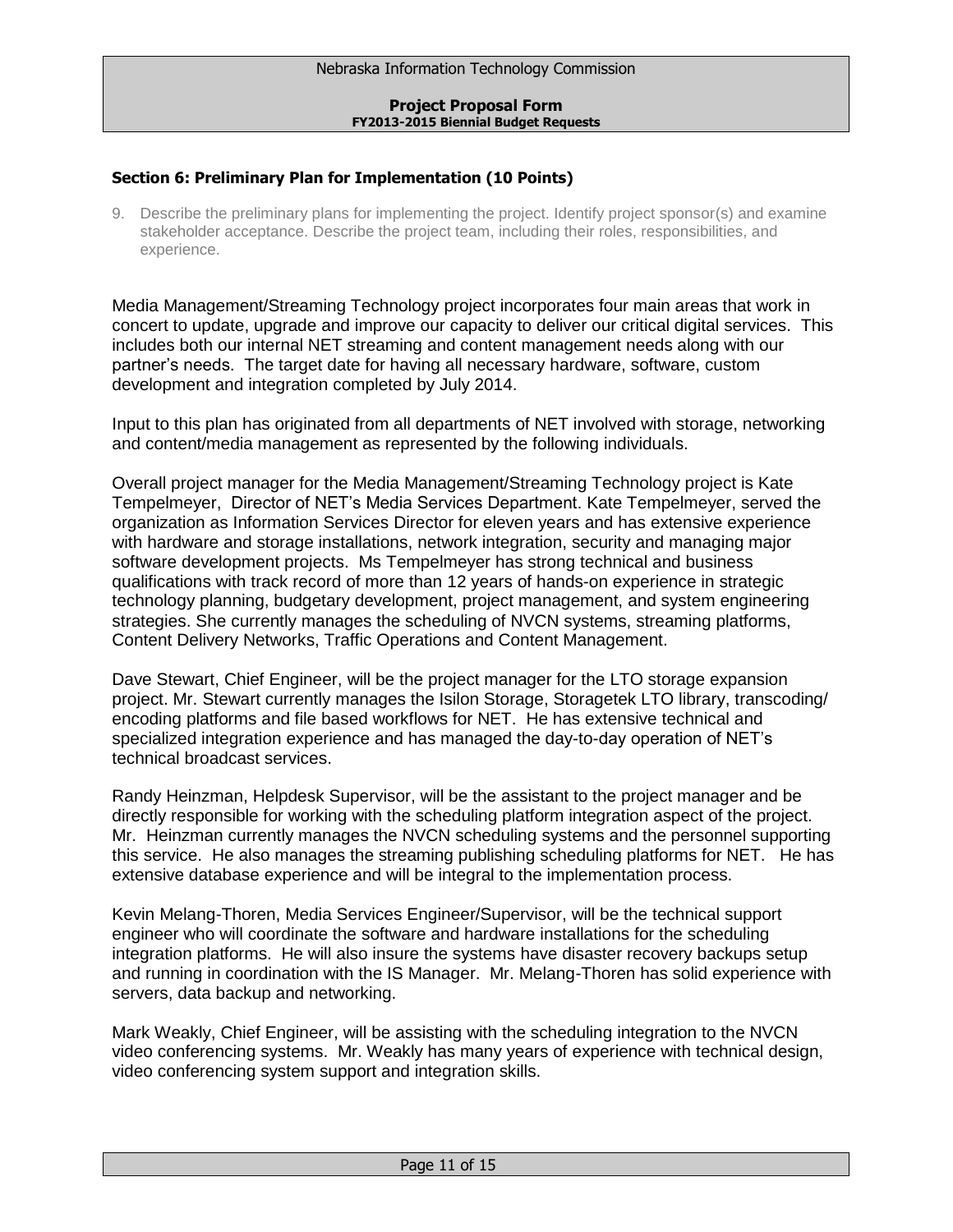10. List the major milestones and/or deliverables and provide a timeline for completing each.

In FY '12-'13 SKC will respond to the consulting contract with recommendations and options to integrate scheduling of streaming, asset management and video conferencing on to a single platform. A decision about the specific platform, integration points and project plan will be done.

Fall of 2012 – Identify platform integration points, identify specific platform, finalize costs and develop project plan

In FY '13-'14, the LTO archive capacity of system will be increased to accommodate storage of digital assets.

Fall of 2013 – Identify specific equipment and storage needs to expand the LTO archive capacity

Winter 2013 – Purchase equipment through State Purchasing Bid process

Winter/Spring 2013-2014 – Integrate additional storage capacity into enterprise LTO system

In FY '13-14, The scheduling, streaming, asset management and video conferencing integration project will awarded, purchased and implemented.

Spring of 2013 – Identify vendors to provision integration, platform and implementation. Spring and Summer of 2013 - Purchase software and hardware required through State Purchasing Bid process Fall of 2013 – Install software and equipment, provision integration and implement training

Winter/Spring 2013-2014– Bring all systems online

11. Describe the training and staff development requirements.

As new software and hardware elements are deployed, formal training from the respective vendors and integrators will be provided to key staff. Two lead persons will be identified to become product experts and be available to troubleshoot/support systems. They will provide additional wider training to other staff expected to use the scheduling systems.

12. Describe the ongoing support requirements.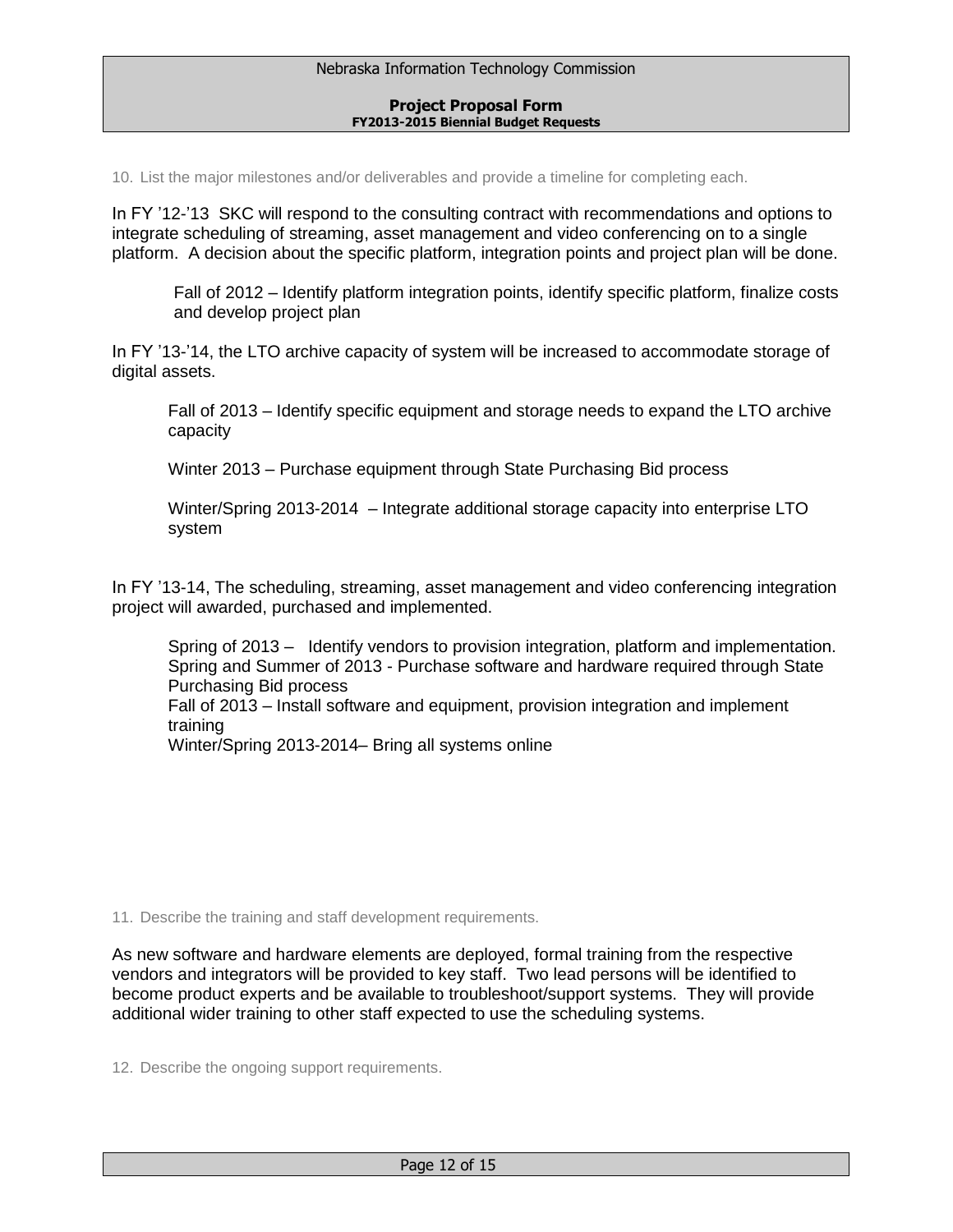Within NET's budget there are designated line items for maintenance of the hardware and technical infrastructures. These will continue to exist . By expanding on the existing systems with additional equipment and software NET can take advantage of maintenance agreements already in place. Following the expiration of the initial maintenance agreements for additional hardware and software, extended agreements would need to be negotiated and budgeted within NET's budget.

NET commits to supporting the Media Management/Streaming Technology project with the equivalent of two FTE positions. These duties will be distributed among several current NET positions. One position will act as a server administrator, hardware maintainer, and network troubleshooter providing technical support for the system components. The other position will be responsible for insuring the integrated system databases are utilized, managed and maintained properly to insure streaming, content management, transcoding, and provisioning of files is addressed. This position will also directly supervise the personnel using this system.

# **Section 7: Risk Assessment (10 Points)**

13. Describe possible barriers and risks related to the project and the relative importance of each.

a) Risk: Thee accepted technology standards for integration change between the project inception date and the project go-live date.

 Impact: NET would have to redesign the Scheduling Integration platform, or spend more money to buy new equipment to support the newer standards.

 Compensating Controls: Project leaders shall research technology standard trends continually up until project inception date, and also ensure that "Flexibility" is a criterion upon which possible solutions are judged.

b) Risk: NET and NVCN consumers are not aware of or use the streaming and content management systems

 Impact: NET and NVCN will not have expanded its true distribution reach to its consumers, however it still will have expanded access to the content.

 Compensating Controls: NET/NVCN will make sure its consumers are aware of this service through several different mediums and communicate this over a period of time.

c) Risk: NET suffers a loss of Knowledge Capital by way of project member turnover.

Impact: The planning, implementation, or maintenance phase of the Media Management Streaming Scheduling Integration platform could be impacted adversely or delay it.

 Compensating Controls: Project leaders will hold regular meetings with all project members to discuss aspects of the project, and also establish an electronic repository for information.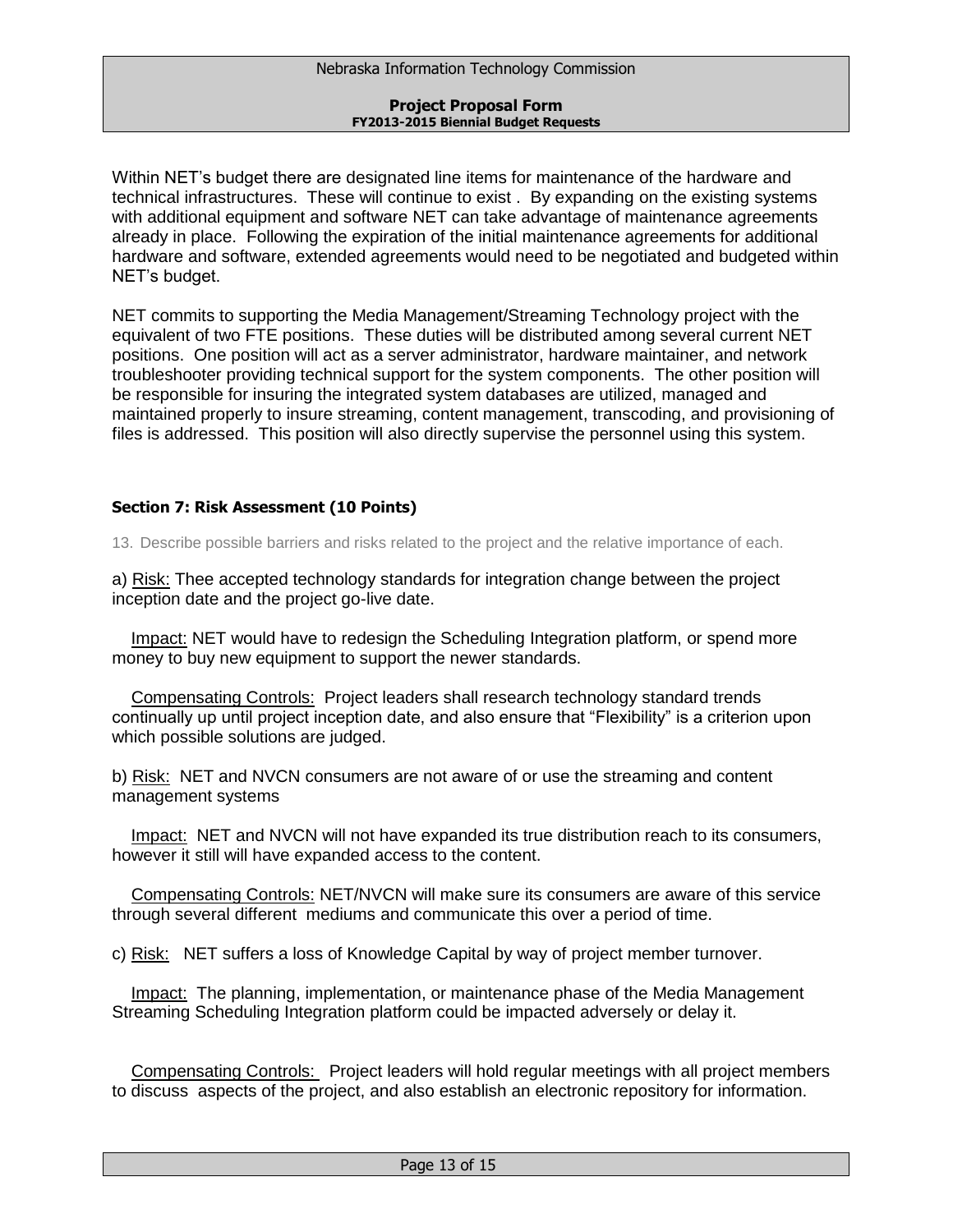d) Risk: NET fails to deliver a functional Media Streaming Scheduling/Management platform due to technical reasons.

Impact: NET will have wasted and abused Nebraska Taxpayer monies.

 Compensating Controls: Appropriate hardware/software installation and integration contracts shall be included in the proposal, which come with guarantees from the vendors and integrators.

14. Identify strategies which have been developed to minimize risks.

See "Compensating Controls" under item 13 to minimize and mitigate risk.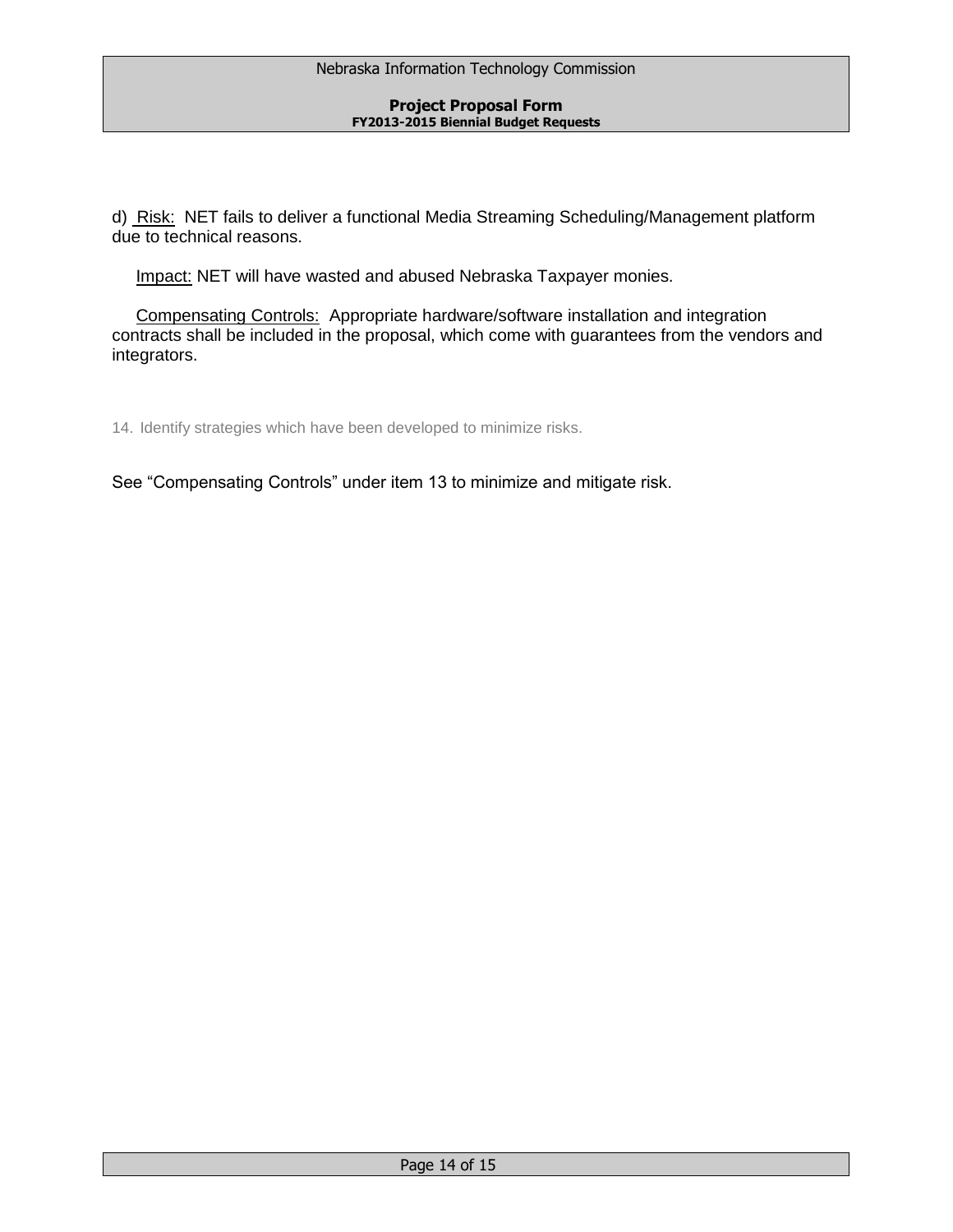# **Section 8: Financial Analysis and Budget (20 Points)**

15. Financial Information

The "Financial" information tab in the Nebraska Budget Request and Reporting System (NBRRS) is used to enter the financial information for this project (NOTE: For each IT Project Proposal created in the NBRRS, the submitting agency must prepare an "IT Issue" in the NBRRS to request funding for the project.)



Worksheet in H 14-15 Biennial Budget